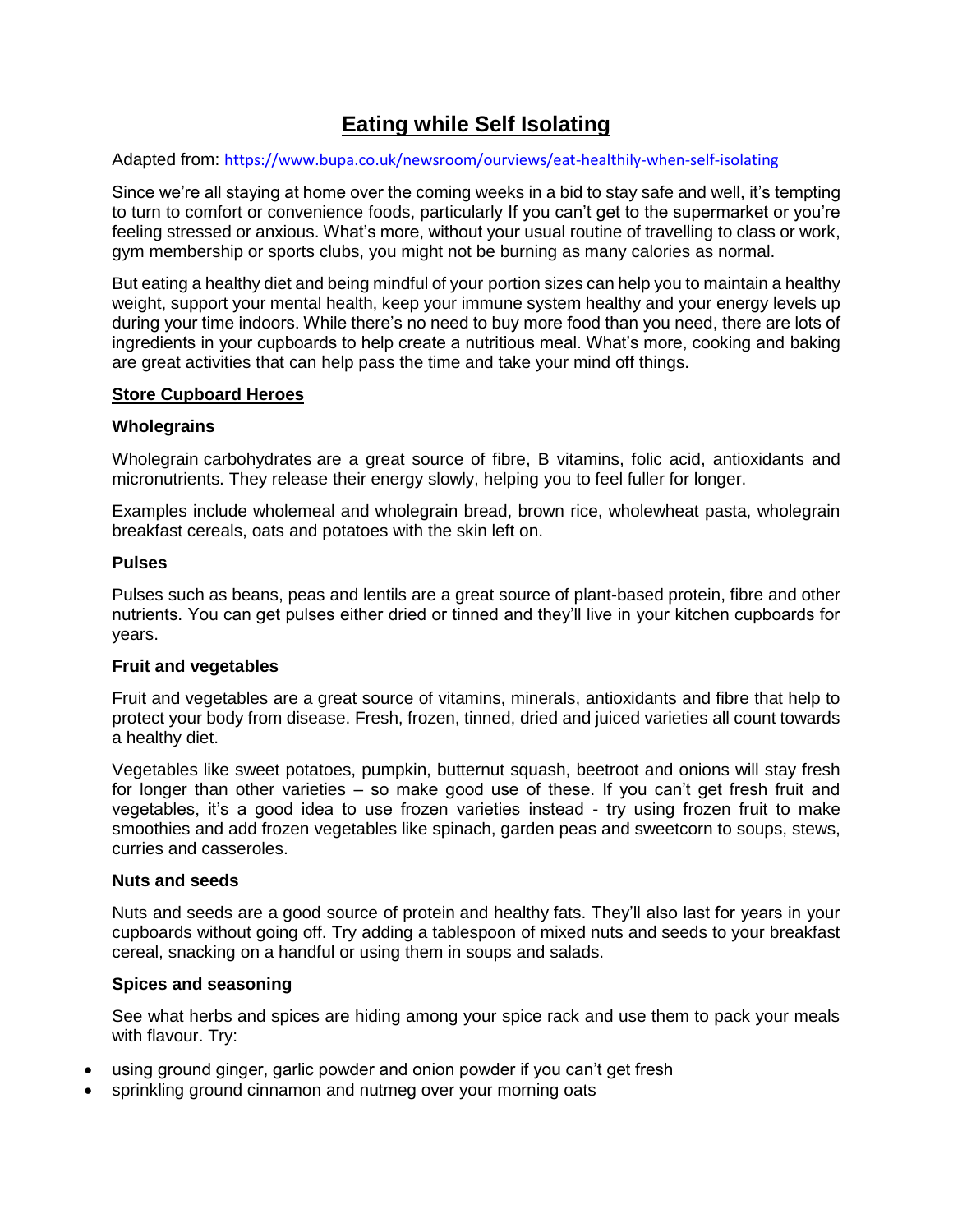- using dried herbs such as oregano, coriander and basil in pasta dishes
- adding spices like ground turmeric, garam masala, paprika, cumin and chilli powder to curries
- cutting down on salt by using pepper instead

## **Tinned foods**

Some of the tinned foods gathering dust in the back of your cupboard might be more nutritious than you think. Try using up old tins of:

- lentils, beans and chickpeas
- soups
- tomatoes
- coconut milk
- fish such as salmon, mackerel and tuna
- baked beans

## **Vitamin D**

Vitamin D helps your body to absorb calcium and keep your bones, muscles and teeth healthy. It's found in oily fish, eggs, meat, milk, margarine and fortified breakfast cereals and yoghurts.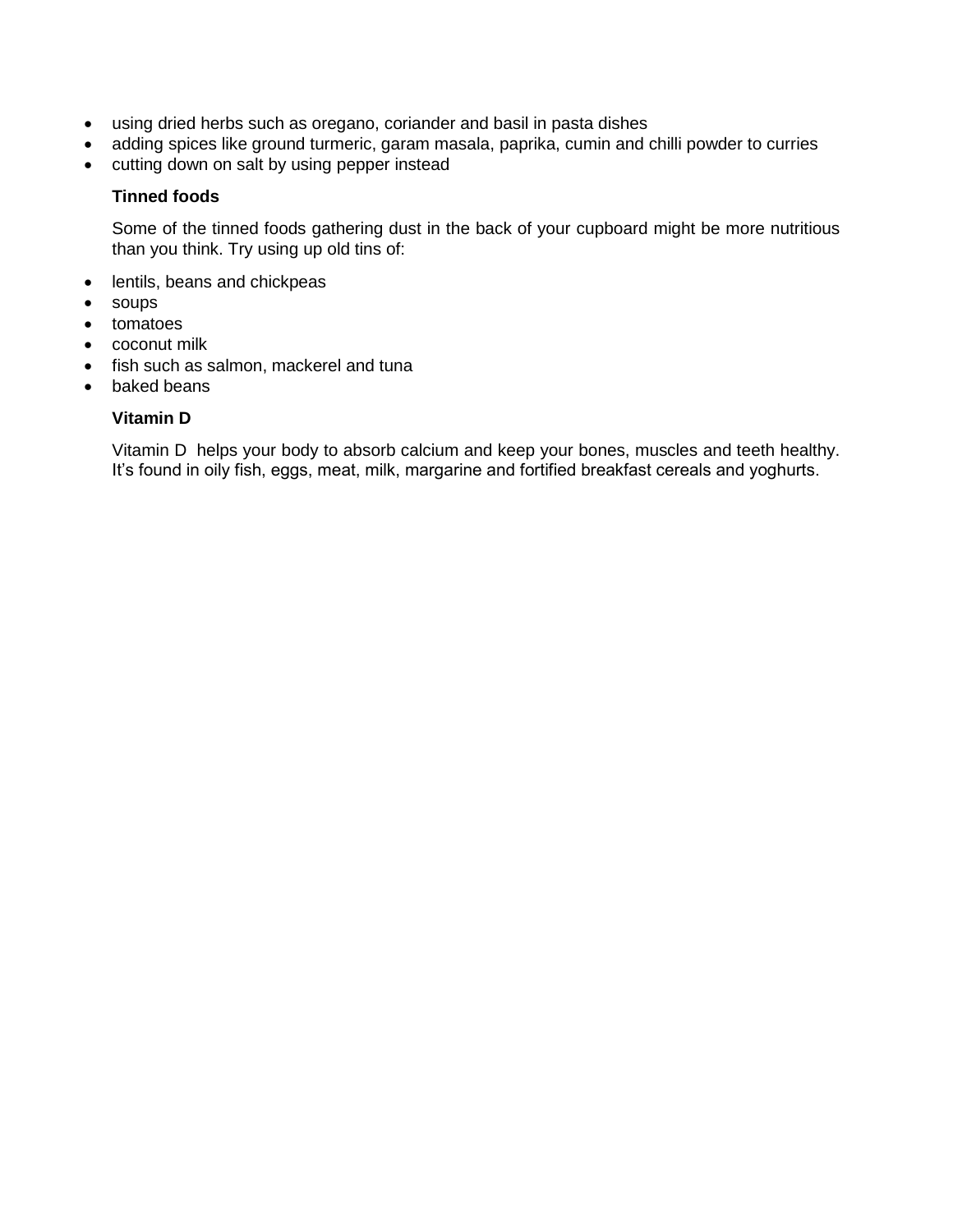# **Rules for Batch Cooking & Freezing**

Adapted from:

[https://www.huffpost.com/entry/rules-of-batch](https://www.huffpost.com/entry/rules-of-batch-cooking_n_8401718?guccounter=1&guce_referrer=aHR0cHM6Ly93d3cuZ29vZ2xlLmNvbS8&guce_referrer_sig=AQAAAHMao-fQz5J7NwLO7H-ndK4EGxEvPe3bjetznRiBn-yuByMcfAX9GCJmXBPLXnqpygMeVmKUuDh-7uoqEIiftXtu3OR4klKg0sY7Ak4ph3GYruOqA6Krbm4kk24ja4enIPqDgAFD2nqvNuW8OGXDq5sosMg2VAVFVIfedezMec-n)[cooking\\_n\\_8401718?guccounter=1&guce\\_referrer=aHR0cHM6Ly93d3cuZ29vZ2xlLmNvbS8&guce\\_referr](https://www.huffpost.com/entry/rules-of-batch-cooking_n_8401718?guccounter=1&guce_referrer=aHR0cHM6Ly93d3cuZ29vZ2xlLmNvbS8&guce_referrer_sig=AQAAAHMao-fQz5J7NwLO7H-ndK4EGxEvPe3bjetznRiBn-yuByMcfAX9GCJmXBPLXnqpygMeVmKUuDh-7uoqEIiftXtu3OR4klKg0sY7Ak4ph3GYruOqA6Krbm4kk24ja4enIPqDgAFD2nqvNuW8OGXDq5sosMg2VAVFVIfedezMec-n) [er\\_sig=AQAAAHMao-fQz5J7NwLO7H-ndK4EGxEvPe3bjetznRiBn](https://www.huffpost.com/entry/rules-of-batch-cooking_n_8401718?guccounter=1&guce_referrer=aHR0cHM6Ly93d3cuZ29vZ2xlLmNvbS8&guce_referrer_sig=AQAAAHMao-fQz5J7NwLO7H-ndK4EGxEvPe3bjetznRiBn-yuByMcfAX9GCJmXBPLXnqpygMeVmKUuDh-7uoqEIiftXtu3OR4klKg0sY7Ak4ph3GYruOqA6Krbm4kk24ja4enIPqDgAFD2nqvNuW8OGXDq5sosMg2VAVFVIfedezMec-n)[yuByMcfAX9GCJmXBPLXnqpygMeVmKUuDh-](https://www.huffpost.com/entry/rules-of-batch-cooking_n_8401718?guccounter=1&guce_referrer=aHR0cHM6Ly93d3cuZ29vZ2xlLmNvbS8&guce_referrer_sig=AQAAAHMao-fQz5J7NwLO7H-ndK4EGxEvPe3bjetznRiBn-yuByMcfAX9GCJmXBPLXnqpygMeVmKUuDh-7uoqEIiftXtu3OR4klKg0sY7Ak4ph3GYruOqA6Krbm4kk24ja4enIPqDgAFD2nqvNuW8OGXDq5sosMg2VAVFVIfedezMec-n)[7uoqEIiftXtu3OR4klKg0sY7Ak4ph3GYruOqA6Krbm4kk24ja4enIPqDgAFD2nqvNuW8OGXDq5sosMg2VAVF](https://www.huffpost.com/entry/rules-of-batch-cooking_n_8401718?guccounter=1&guce_referrer=aHR0cHM6Ly93d3cuZ29vZ2xlLmNvbS8&guce_referrer_sig=AQAAAHMao-fQz5J7NwLO7H-ndK4EGxEvPe3bjetznRiBn-yuByMcfAX9GCJmXBPLXnqpygMeVmKUuDh-7uoqEIiftXtu3OR4klKg0sY7Ak4ph3GYruOqA6Krbm4kk24ja4enIPqDgAFD2nqvNuW8OGXDq5sosMg2VAVFVIfedezMec-n) [VIfedezMec-n](https://www.huffpost.com/entry/rules-of-batch-cooking_n_8401718?guccounter=1&guce_referrer=aHR0cHM6Ly93d3cuZ29vZ2xlLmNvbS8&guce_referrer_sig=AQAAAHMao-fQz5J7NwLO7H-ndK4EGxEvPe3bjetznRiBn-yuByMcfAX9GCJmXBPLXnqpygMeVmKUuDh-7uoqEIiftXtu3OR4klKg0sY7Ak4ph3GYruOqA6Krbm4kk24ja4enIPqDgAFD2nqvNuW8OGXDq5sosMg2VAVFVIfedezMec-n)

## **Freeze this, not that!**

Most things freeze beautifully, including rice, meatballs, oatmeal, quinoa, sauces, soups, breads, fruit, beans, casseroles, chili, muffins and pies.

But there are some things that don't freeze well at all. Mayonnaise, low-fat cream cheese, uncooked potatoes and lettuce all get funky in the freezer.

## **Use muffin tins for perfect portions**

Store food in the freezer as individual servings. Using smaller portions makes food quicker to reheat and helps you waste less. And embrace muffin tins! They're perfect for freezing individual portions food items such as soup.

### **Give yourself headspace**

Before you can freeze anything, you must make sure that it's wrapped carefully and that you squeeze out any excess air. Doing both prevents the enemy of batch cooking, freezer burn. And when you freeze soup, give yourself what's called "headspace," a little room (generally half an inch to an inch) between the soup and the lid for expansion.

### **Cooking more doesn't need to be complicated**.

Cook what you would cook normally, but more of it. Double, triple or, depending on the size of your family and your saucepans, quadruple it.

### **Don't be "old school" when defrosting**

If left too long, bacteria can grow and produce toxins. Defrost perishable food slowly and safely in the fridge, or by submerging it in cold water (making frequent water changes).

[https://www.huffpost.com/entry/rules-of-batch-](https://www.huffpost.com/entry/rules-of-batch-cooking_n_8401718?guccounter=1&guce_referrer=aHR0cHM6Ly93d3cuZ29vZ2xlLmNvbS8&guce_referrer_sig=AQAAAHMao-fQz5J7NwLO7H-ndK4EGxEvPe3bjetznRiBn-yuByMcfAX9GCJmXBPLXnqpygMeVmKUuDh-7uoqEIiftXtu3OR4klKg0sY7Ak4ph3GYruOqA6Krbm4kk24ja4enIPqDgAFD2nqvNuW8OGXDq5sosMg2VAVFVIfedezMec-n)

[cooking\\_n\\_8401718?guccounter=1&guce\\_referrer=aHR0cHM6Ly93d3cuZ29vZ2xlLmNvbS8&guce\\_referr](https://www.huffpost.com/entry/rules-of-batch-cooking_n_8401718?guccounter=1&guce_referrer=aHR0cHM6Ly93d3cuZ29vZ2xlLmNvbS8&guce_referrer_sig=AQAAAHMao-fQz5J7NwLO7H-ndK4EGxEvPe3bjetznRiBn-yuByMcfAX9GCJmXBPLXnqpygMeVmKUuDh-7uoqEIiftXtu3OR4klKg0sY7Ak4ph3GYruOqA6Krbm4kk24ja4enIPqDgAFD2nqvNuW8OGXDq5sosMg2VAVFVIfedezMec-n) [er\\_sig=AQAAAHMao-fQz5J7NwLO7H-ndK4EGxEvPe3bjetznRiBn-](https://www.huffpost.com/entry/rules-of-batch-cooking_n_8401718?guccounter=1&guce_referrer=aHR0cHM6Ly93d3cuZ29vZ2xlLmNvbS8&guce_referrer_sig=AQAAAHMao-fQz5J7NwLO7H-ndK4EGxEvPe3bjetznRiBn-yuByMcfAX9GCJmXBPLXnqpygMeVmKUuDh-7uoqEIiftXtu3OR4klKg0sY7Ak4ph3GYruOqA6Krbm4kk24ja4enIPqDgAFD2nqvNuW8OGXDq5sosMg2VAVFVIfedezMec-n)

[yuByMcfAX9GCJmXBPLXnqpygMeVmKUuDh-](https://www.huffpost.com/entry/rules-of-batch-cooking_n_8401718?guccounter=1&guce_referrer=aHR0cHM6Ly93d3cuZ29vZ2xlLmNvbS8&guce_referrer_sig=AQAAAHMao-fQz5J7NwLO7H-ndK4EGxEvPe3bjetznRiBn-yuByMcfAX9GCJmXBPLXnqpygMeVmKUuDh-7uoqEIiftXtu3OR4klKg0sY7Ak4ph3GYruOqA6Krbm4kk24ja4enIPqDgAFD2nqvNuW8OGXDq5sosMg2VAVFVIfedezMec-n)

[7uoqEIiftXtu3OR4klKg0sY7Ak4ph3GYruOqA6Krbm4kk24ja4enIPqDgAFD2nqvNuW8OGXDq5sosMg2VAVF](https://www.huffpost.com/entry/rules-of-batch-cooking_n_8401718?guccounter=1&guce_referrer=aHR0cHM6Ly93d3cuZ29vZ2xlLmNvbS8&guce_referrer_sig=AQAAAHMao-fQz5J7NwLO7H-ndK4EGxEvPe3bjetznRiBn-yuByMcfAX9GCJmXBPLXnqpygMeVmKUuDh-7uoqEIiftXtu3OR4klKg0sY7Ak4ph3GYruOqA6Krbm4kk24ja4enIPqDgAFD2nqvNuW8OGXDq5sosMg2VAVFVIfedezMec-n) [VIfedezMec-n](https://www.huffpost.com/entry/rules-of-batch-cooking_n_8401718?guccounter=1&guce_referrer=aHR0cHM6Ly93d3cuZ29vZ2xlLmNvbS8&guce_referrer_sig=AQAAAHMao-fQz5J7NwLO7H-ndK4EGxEvPe3bjetznRiBn-yuByMcfAX9GCJmXBPLXnqpygMeVmKUuDh-7uoqEIiftXtu3OR4klKg0sY7Ak4ph3GYruOqA6Krbm4kk24ja4enIPqDgAFD2nqvNuW8OGXDq5sosMg2VAVFVIfedezMec-n)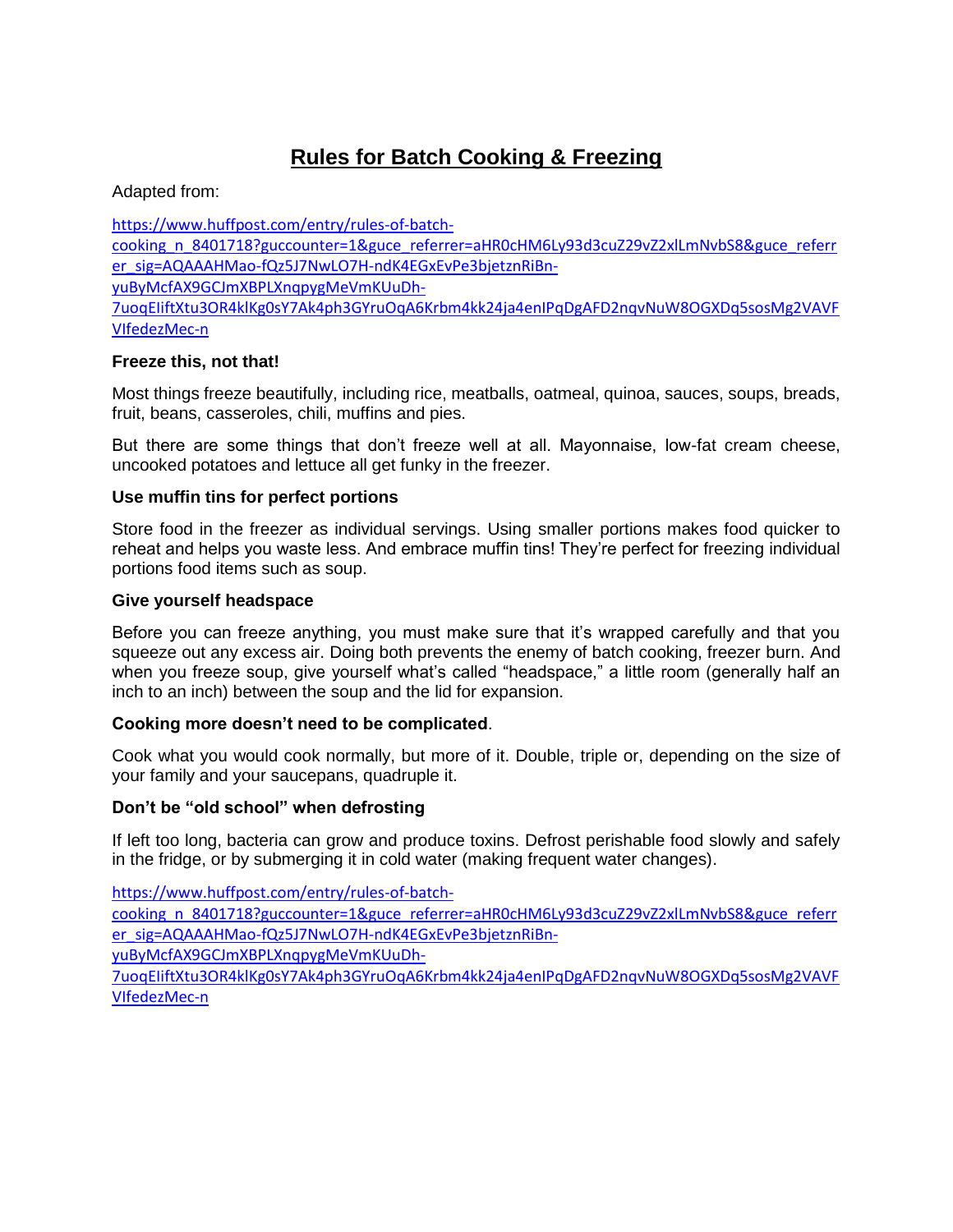# **Store Cupboard Heroes**

Stuck for ways to make tasty, hearty meals from your store cupboard ingredients? Jamie's got you covered:

https://www.jamieoliver.com/features/store-cupboard-heroes-4-ways-with-chillies/ [https://www.jamieoliver.com/features/store-cupboard-heroes-and-maximising](https://www.jamieoliver.com/features/store-cupboard-heroes-and-maximising-flavour)[flavour](https://www.jamieoliver.com/features/store-cupboard-heroes-and-maximising-flavour)<https://www.jamieoliver.com/features/leftover-heroes-stale-bread/>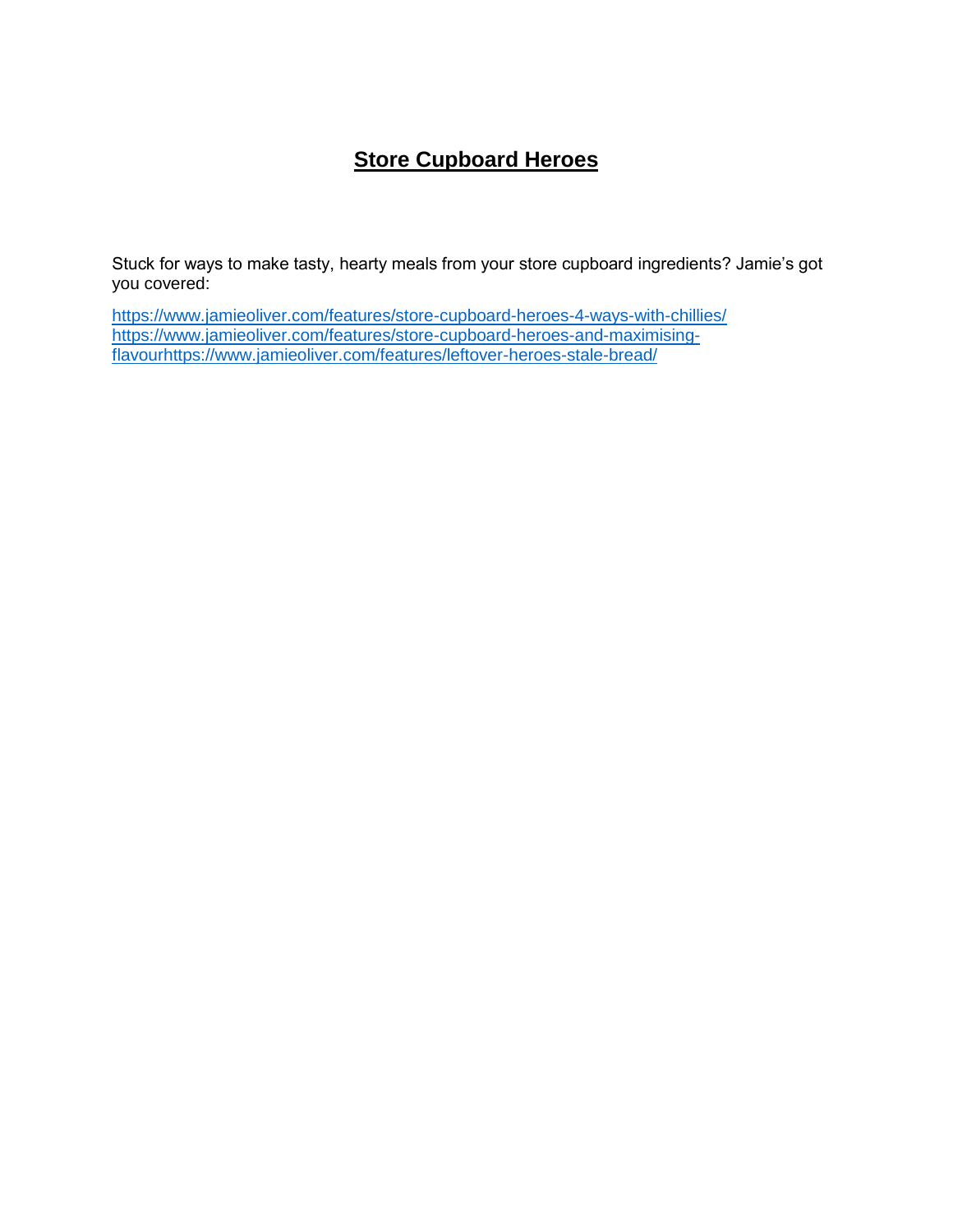# **Sweet Treat Recipe: Vegan & gluten free banana bread**

So you've got a little extra time on your hands... Why not put it to good use and try your hand at baking this delicious vegan banana bread, which is also free from gluten and refined sugar? Perfect for those with dietary restrictions, it's a delicious and healthy treat for everyone and a fun activity for novice and advanced bakers alike.

Pro tip: This works best with really overripe, almost black bananas, so it's the perfect way to use up that fruit you left sitting for too long... Overripe bananas also freeze really well – just thaw them before use in this recipe.

## **Ingredients**

130g Gram Flour

70g Ground Almonds

1 tsp Gluten Free Baking Powder

½ tsp Bicarbonate of Soda

Pinch Salt

2 Ripe Bananas

3 Medjool Dates

1 tbsp Maple Syrup

1 tbsp Coconut oil

70g Raisins

30g Flaked Almonds

### **Method**

- Pre-heat the oven to 180 degrees Celsius and prepare a medium-sized loaf tin by greasing it with a little coconut oil.
- Place the flour, ground almonds, baking powder, bicarb and salt in a bowl and whisk together.
	- Soak the medjool dates for 10 minutes in warm water.
	- Meanwhile, mash the bananas with the back of a fork to form a smooth puree.
- Remove the stone from the dates and place in a small chopper or hand blender along with the maple syrup and blitz to form a thick, sticky paste.
- Melt the coconut oil in a small pan on the hob … this will take mere seconds, be sure not to let it boil.
	- Whisk the pureed banana, date paste and melted coconut oil together, along with two tablespoons of water, until thoroughly combined.
		- Stir the raisins into the flour, ensuring they are evenly dispersed.
	- Make a well in the centre of the flour and pour in the banana mixture. Fold gently until everything is combined before transferring to the loaf tin. The batter will be quite thick so spread it out using a spatula before sprinkling over the flaked almonds.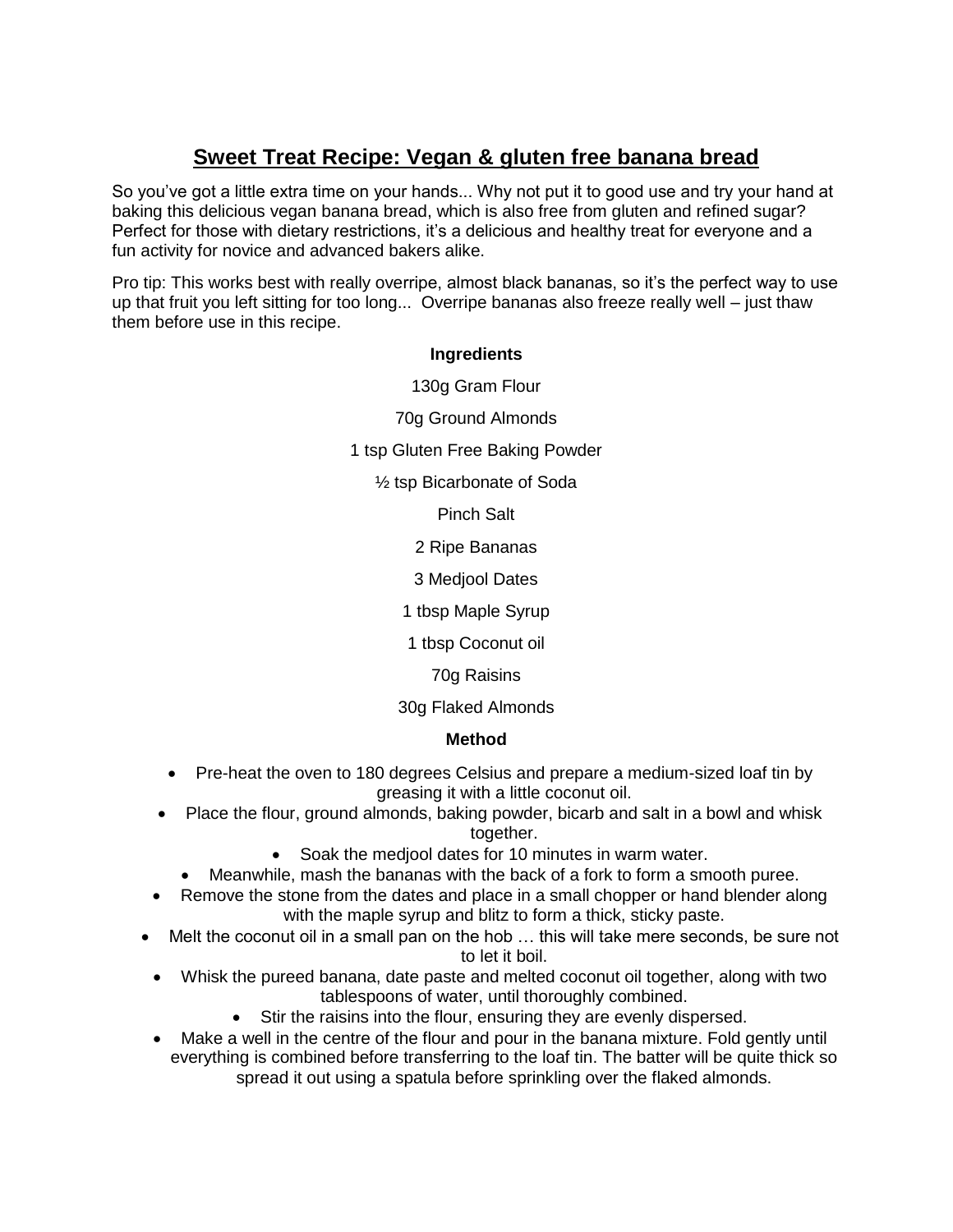Bake for 30-35 minutes. Let it cool for 10 minutes before removing from the tin. Place on a cooling rack for a further 30 minutes. Cut into thick slices and serve.

Adapted from:<https://www.ainecarlin.com/ainecarlin/2015/04/27/gluten-free-banana-bread>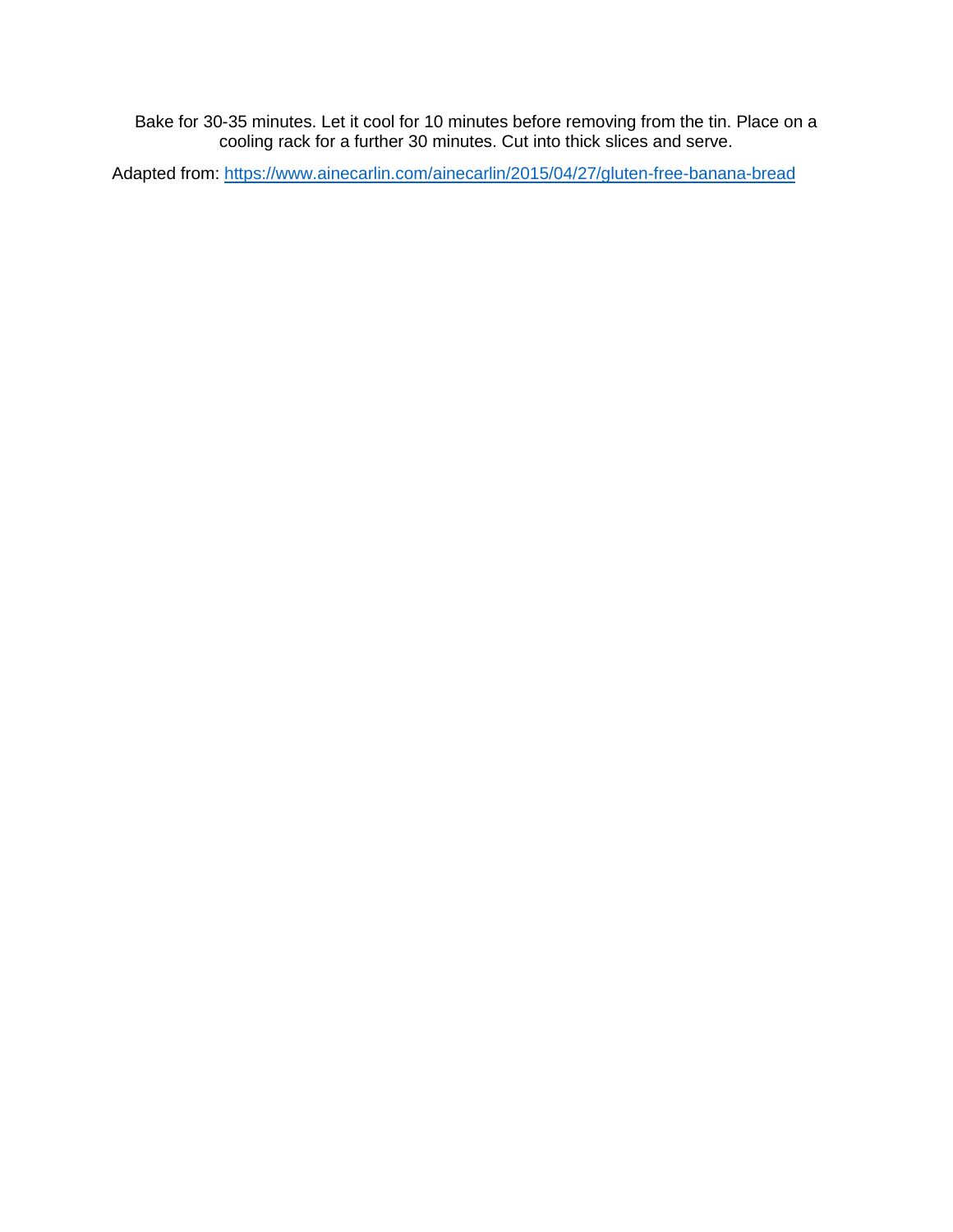## **Cheap & Healthy Recipes**

## **Roasted aubergine & tomato curry**

600g baby aubergines, sliced into rounds

3 tbsp olive oil

- 2 onions, finely sliced
- 2 garlic cloves, crushed
- 1 tsp garam masala
- 1 tsp turmeric 1 tsp ground coriander
- 400ml can chopped tomatoes
- 400ml can coconut milk pinch of sugar (optional)
- $\frac{1}{2}$  small pack coriander, roughly chopped rice or chapatis, to serve

Method Heat oven to 200C/180C fan/gas 6. Toss the aubergines in a roasting tin with 2 tbsp olive oil, season well and spread out. Roast for 20 mins or until dark golden and soft. Heat the remaining oil in an ovenproof pan or flameproof casserole dish and cook the onions over a medium heat for 5-6 mins until softening.

Stir in the garlic and spices, for a few mins until the spices release their aromas. Tip in the tomatoes, coconut milk and roasted aubergines, and bring to a gentle simmer. Simmer for 20-25 mins, removing the lid for the final 5 mins to thicken the sauce.

Add a little seasoning if you like, and a pinch of sugar if it needs it. Stir through most of the coriander. Serve over rice or with chapatis, scattering with the remaining coriander.

## **Herby rice with roasted veg, chickpeas & halloumi**

2 red onions, cut into chunky wedges 3 peppers, sliced (we used green, red and yellow) 3 courgettes (about 600g), cut into batons 5 tbsp olive oil 200g brown basmati rice small pack flat-leaf parsley 85g cashew nuts 1 garlic clove, crushed 400g can chickpeas, drained and rinsed 200g halloumi, cut into chunky cubes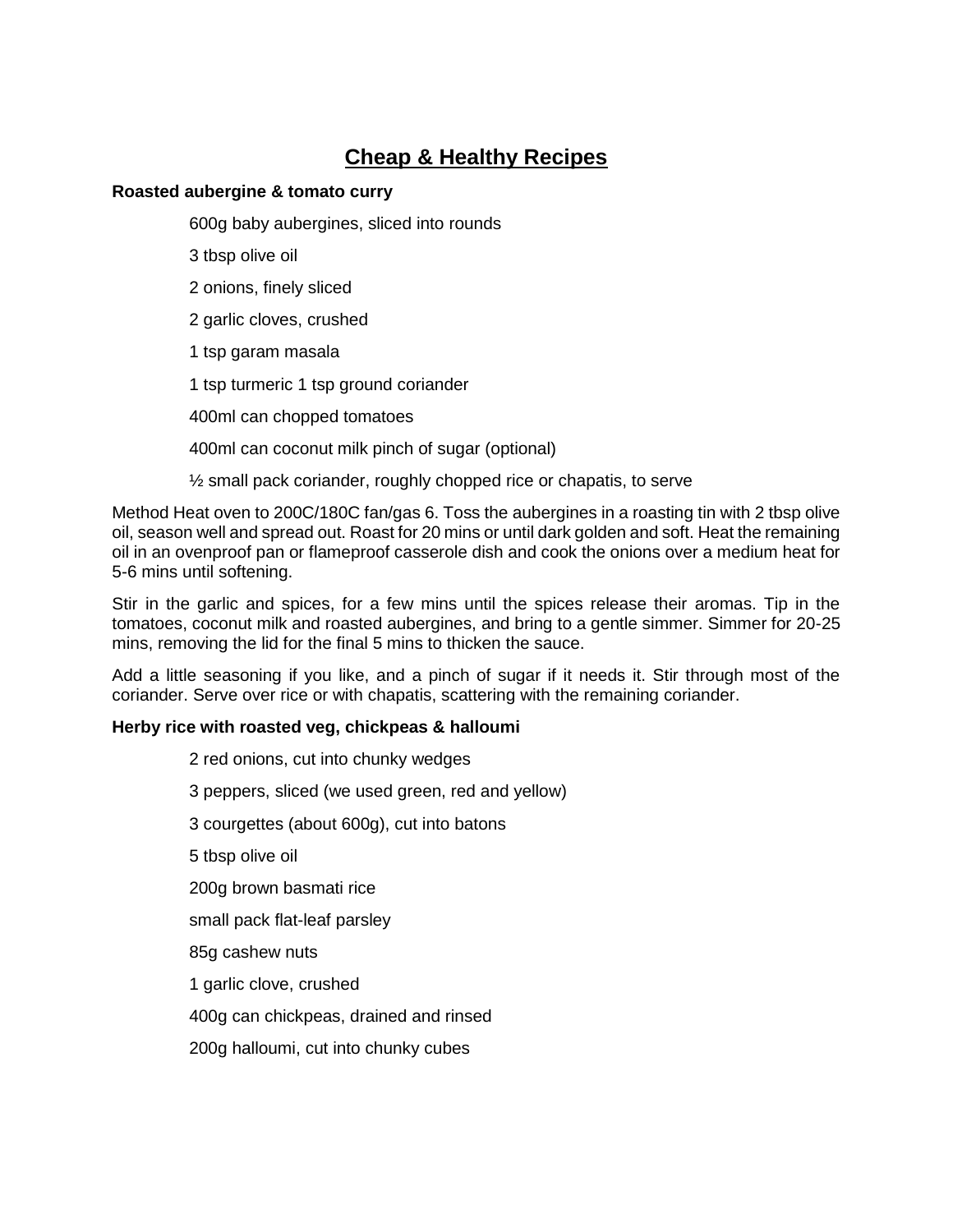Heat oven to 200C/180C fan/gas 6. Put the red onions, peppers and courgettes in a large roasting tin, toss in 2 tbsp oil and season. (You may need to do this in 2 tins.) Pop in the oven and cook for 25 mins until the veg is tender and beginning to turn golden.

Meanwhile, cook the rice following pack instructions. Whizz together the parsley, cashew nuts, remaining oil, the garlic and seasoning to make a pesto. Stir the chickpeas and halloumi into the roasted veg and cook for 10 mins more. Fork the parsley pesto through the rice, spoon over the veg and serve.

### **Lentil & sweet potato curry**

2 tbsp vegetable or olive oil

1 red onion, chopped

1 tsp cumin seeds

1 tsp mustard seeds (any colour)

1 tbsp medium curry powder

100g red or green lentil, or a mixture

2 medium sweet potatoes, peeled and cut into chunks

500ml vegetable stock

400g can chopped tomato

400g can chickpea, drained

¼ small pack coriander (optional)

natural yogurt and naan bread, to serve

Heat 2 tbsp vegetable or olive oil in a large pan, add 1 chopped red onion and cook for a few mins until softened.

Add 1 tsp cumin seeds, 1 tsp mustard seeds and 1 tbsp medium curry powder and cook for 1 min more, then stir in 100g red or green lentils (or a mixture), 2 medium sweet potatoes, cut into chunks, 500ml vegetable stock and a 400g can chopped tomatoes.

Bring to the boil, then cover and simmer for 20 mins until the lentils and sweet potatoes are tender. Add a drained 400g can chickpeas, then heat through.

Season, sprinkle with  $\frac{1}{4}$  small pack coriander, if you like, and serve with seasoned yogurt and naan bread.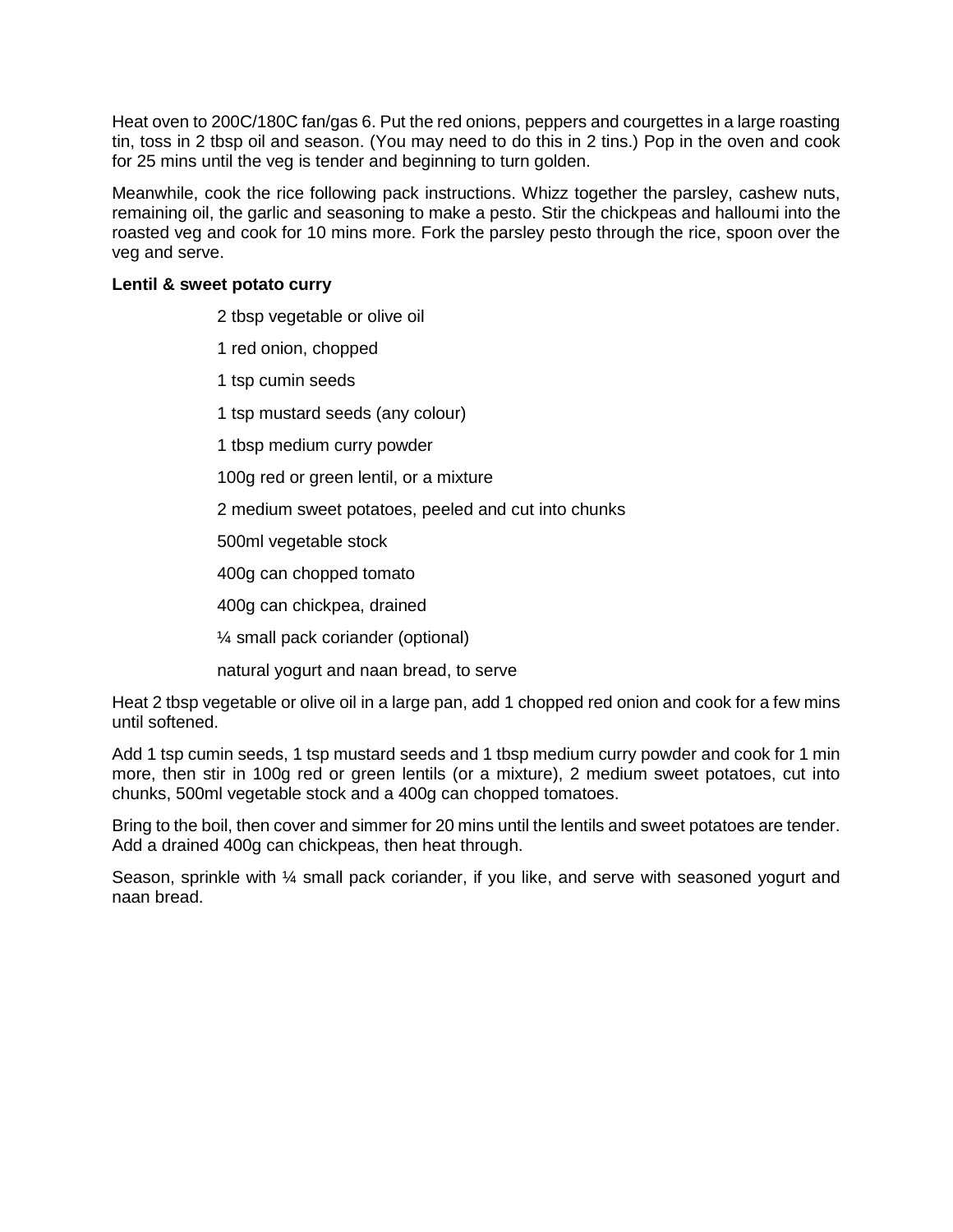## **Staying Healthy & Active**

While you may not be able to stick to your normal routine—you know, of going to work, going shopping, meeting friends for coffee and doing your usual physical activities - you can create a new routine at home which includes alternative ways to keep active. As tempting as it may be to stay in bed and work in your PJs, in the long run this is bound to have a detrimental effect on your overall mood.

## **Walk More**

When it comes to staying active without the gym, walking is one of the easiest, most convenient activities you can do. To burn calories, all you have to do is walk faster and devote more time to each walk. For the most benefit, use a pedometer to keep track of how much you're walking, and slowly work up to 10,000 steps a day. Brisk walking can burn more than 200 calories in 30 minutes, depending on your weight and the intensity of your workout. Make sure you maintain appropriate social distancing and try to walk in your local area rather than travelling to 'beauty spots' which can quickly become overcrowded in the circumstances.

## **Walk the Dog**

Pets need activity, and actually can be your own accountability friend to get at least a short walk in daily. Even if the dog only forces you to get up and let it out without going for a walk, you will have burned more calories than if you sat in front of the television all day. Like walking by yourself, walking a dog can help burn around 200 calories for every half-hour of exercise.

### **Home Workout**

Dig out your old Davina McCall workout DVD and stick it on the television, or, if you don't have any DVDs, try one of Joe Wicks's many at-home workouts. There are hundreds to choose from on his YouTube channel, totally free of charge and tailored for different ages and abilities, so there's no need to feel overwhelmed or like you don't know which one to go for.

### **Clean Your House**

Cleaning your home regularly is another way to ensure that you stay active during the week. Cleaning your house can incorporate a variety of muscle groups without you even realizing it. Dragging around a heavy vacuum isn't an easy task, especially if you are going up and down stairs. A 150-pound person can burn 85 calories per half hour through light cleaning, while vigorous cleaning burns 102 calories in 30 minutes.

### **Cook at Home**

Most people don't think of cooking as exercise, but preparing food at home certainly burns more calories — and usually causes you to consume fewer calories — than eating out or ordering in. The best way to control what goes in your mouth is to plan ahead and have a home-cooked meal. Plus, thanks to activity such as standing, light lifting, and chopping, a 150-pound person can blast 78 calories in 30 minutes of cooking.

## **Alternative @Home Activities**

- Embroidery
- Sewing
- Pickling
- Crocheting
- Making music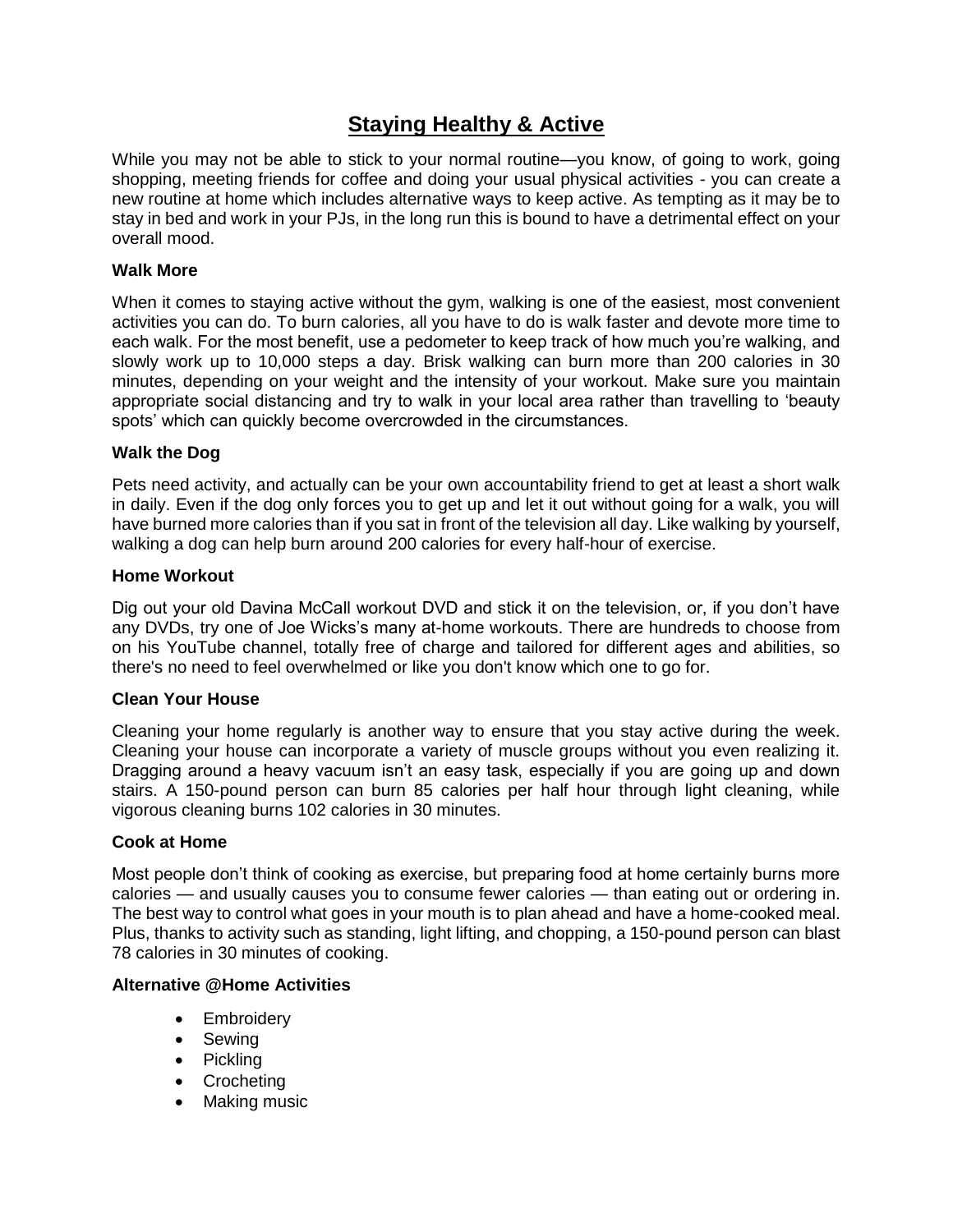- Restoring furniture
- Pottery
- **•** Origami
- Candle making
- Flower pressing
- Baking
- Reading
- Writing
- Scrapbooking

## **Stay in Touch…**

Keep in regular phone contact with friends and family. Making an extra effort during this difficult time will not only keep everyone connected, but will help you not to feel as if you're losing touch with the outside world. Talking to others also helps to maintain cognition and prevent depression. This is especially important for the over 70s who will potentially be isolated for a long period of time, so make sure to check in with any grandparents, parents or other friends and relatives who fall into this category at least once every other day.